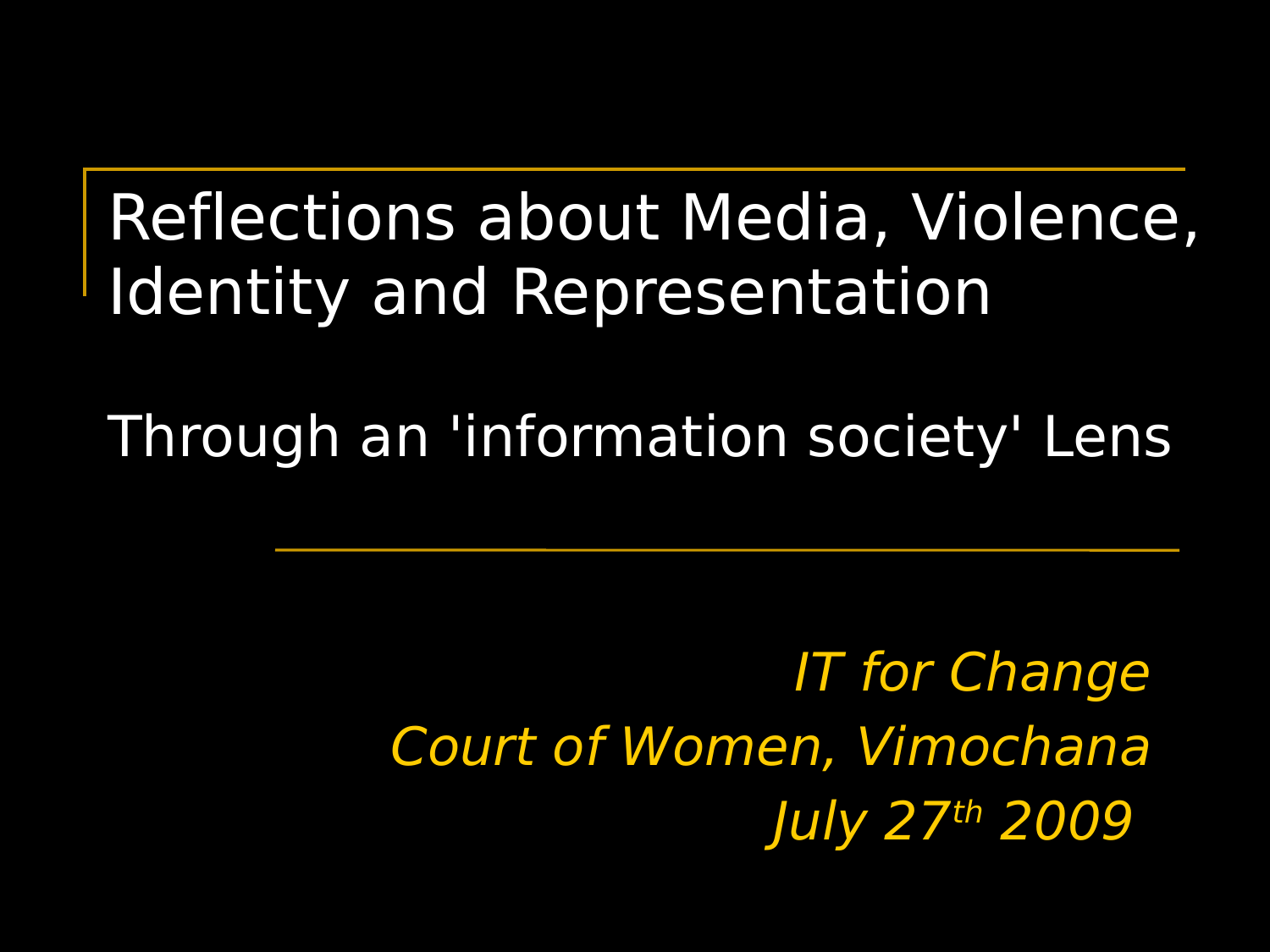## The Information Society Lens



- **Technology has transformed the real into the** post-real and human into the post-human
- **A paradigmatically different context** 
	- A new public sphere
	- A new post human reality a blurring of the fundamental categorical divides between self and other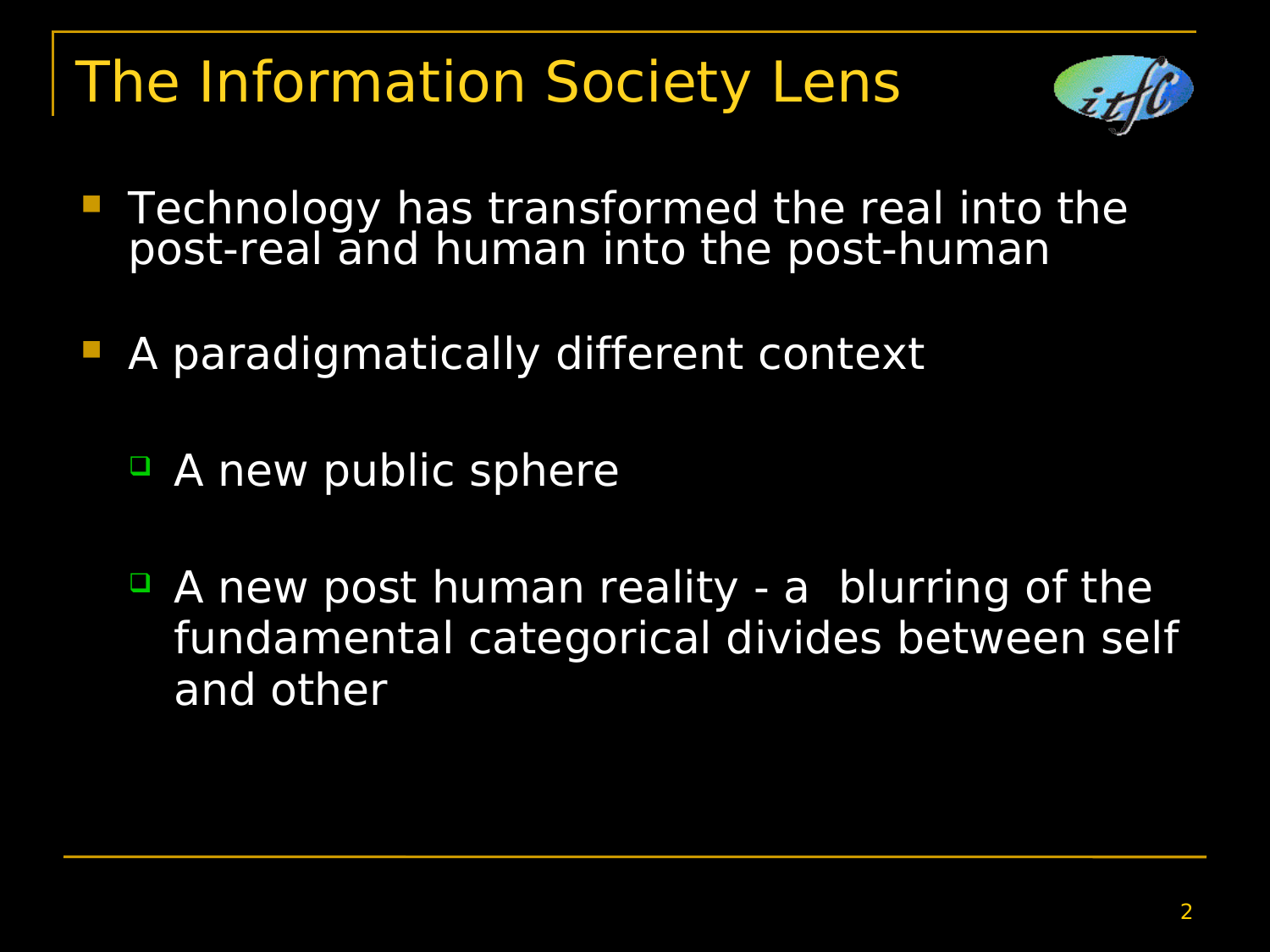

## A Political Science Perspective

- **Theory of the Public Sphere** 
	- Space for the generation of public opinion with moral-political validity
	- Vehicle for mobilising public opinion as a political force; empowered citizenry influencing the state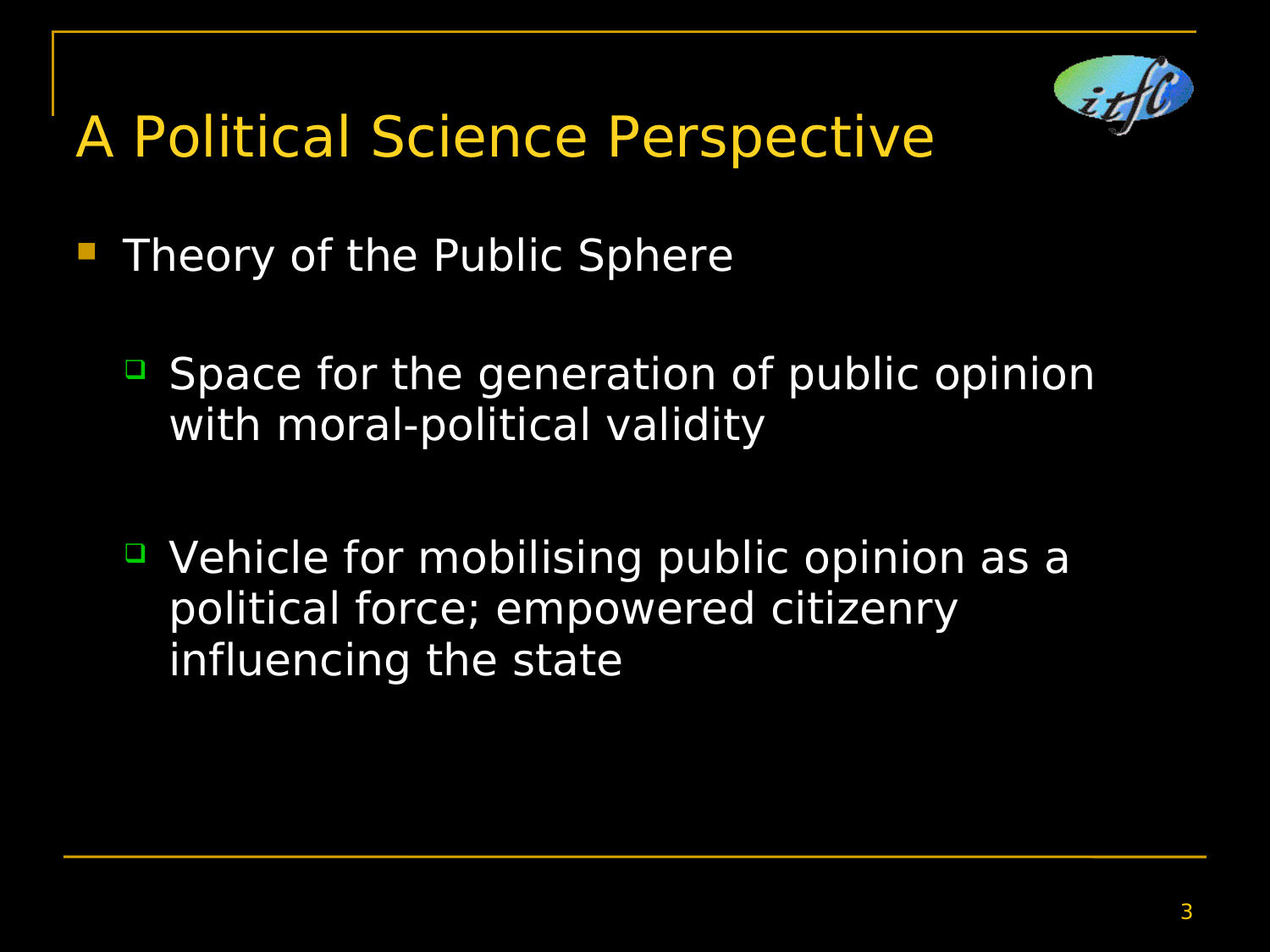

## The Transnational Public Sphere

### – Nancy Fraser

- **Communicative arenas not correlated to** 
	- **Political citizenry**
	- Nor to sovereign states
- **Deterritorialised space**
- **Dispersed subjects of communication**
- A global economy
- $\blacksquare$  How of communications disjoint and overlapping visual cultures
- **Addressee of communications not the state; curious** mix of public and private transnational powers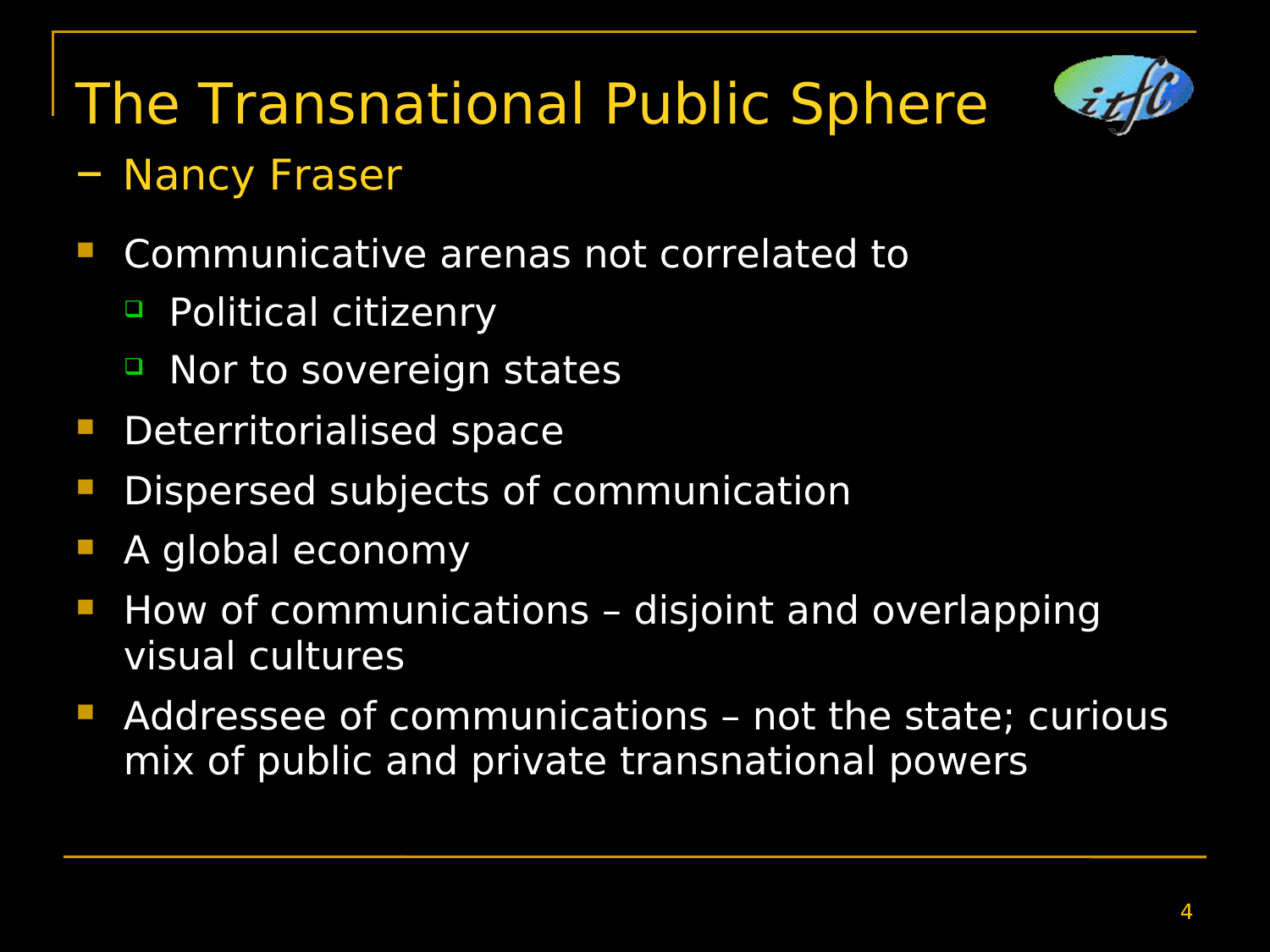### Feminist Philosophy of the **Contemporary**



- **The posthuman condition technology provides a** material and symbolic apparatus
- **Not only a blurring of the self and other but a** crisis of categories
- **Shift in the axis of differentiation**
- The multiplication of difference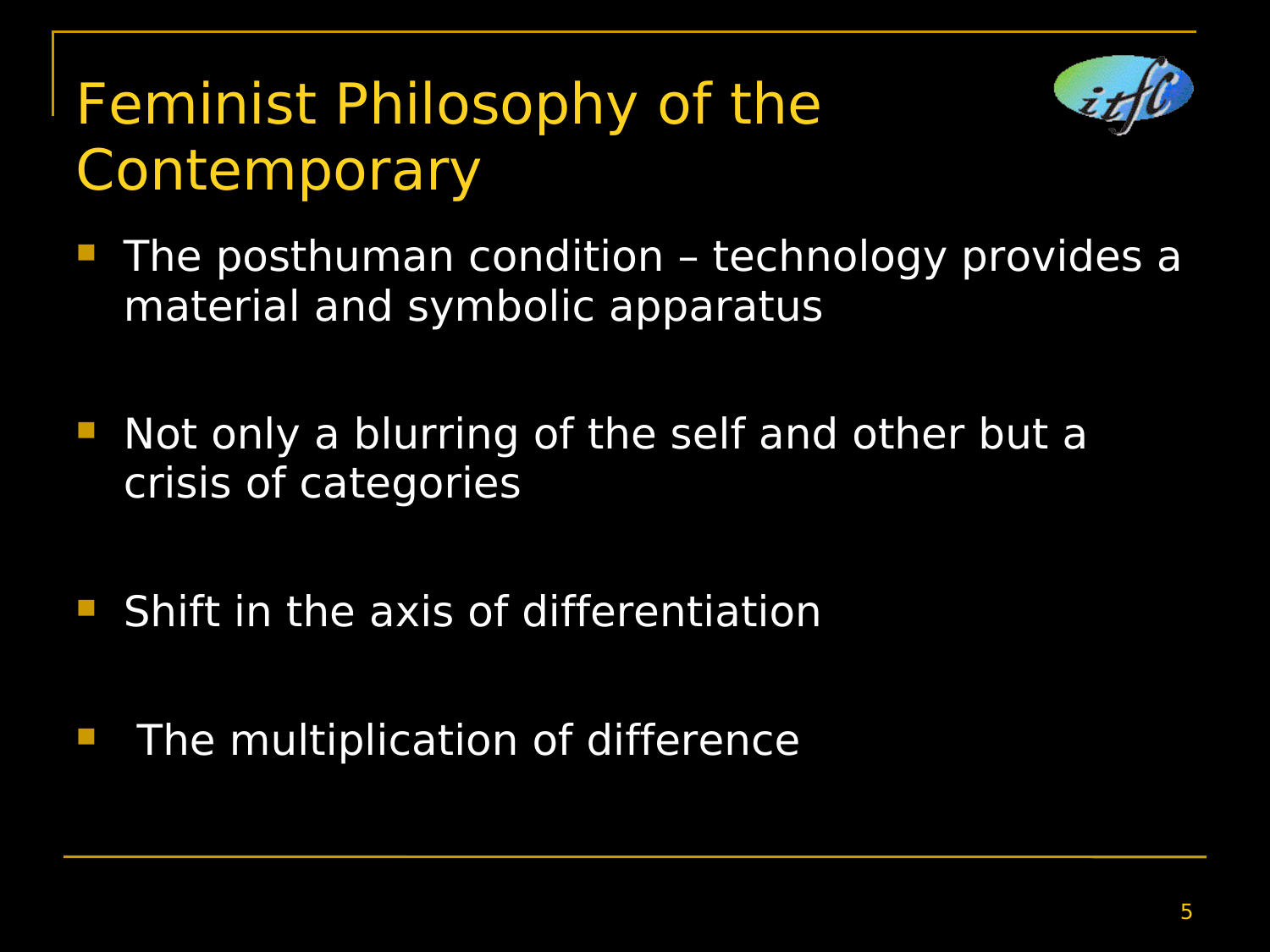### Feminist Philosophy of the **Contemporary**



- **A coming together of cyber-ideology and** hyper-individualism
- A multiplicity of pluralities upon which global capitalism thrives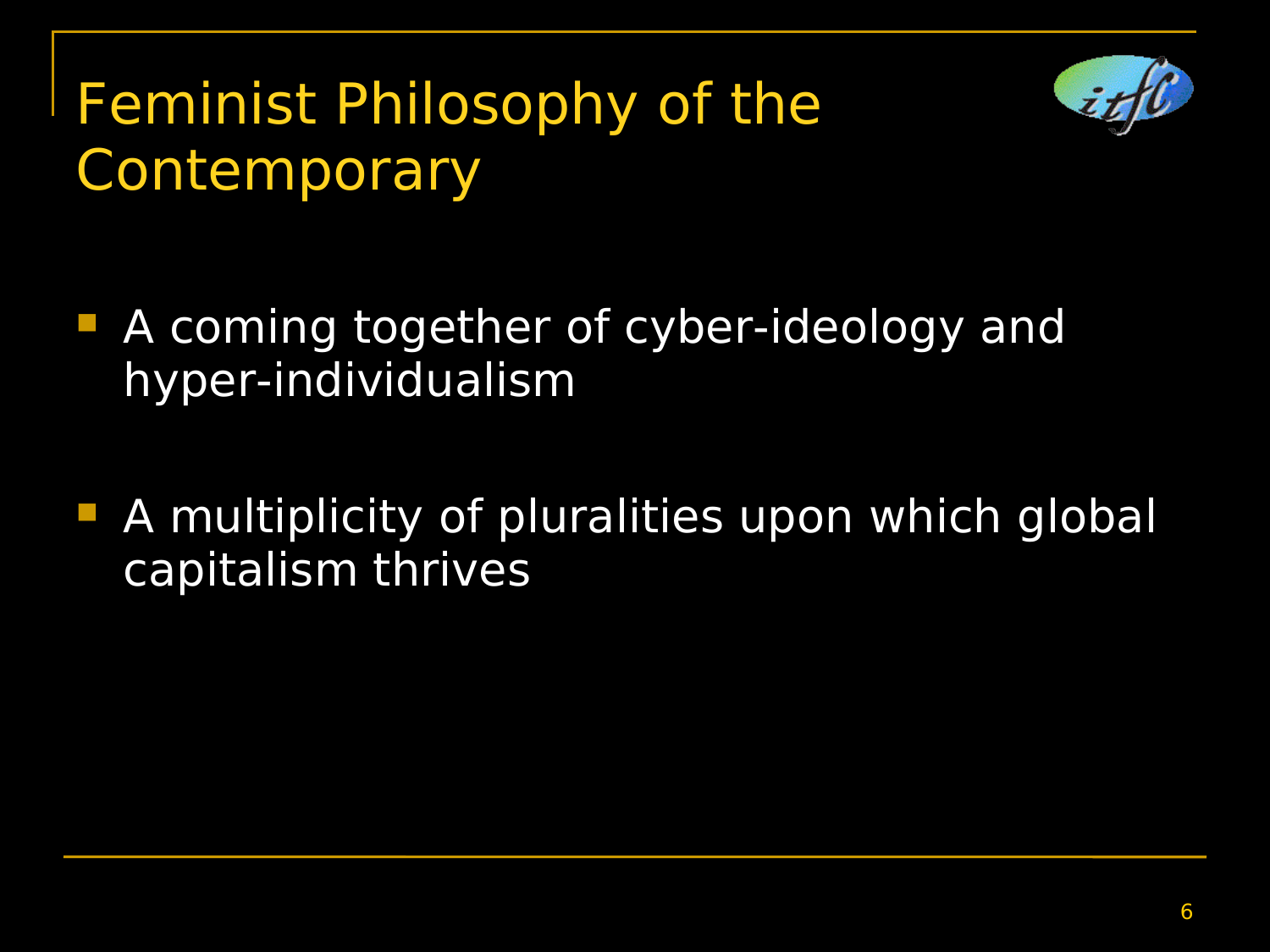

### Towards an Understanding of Media.....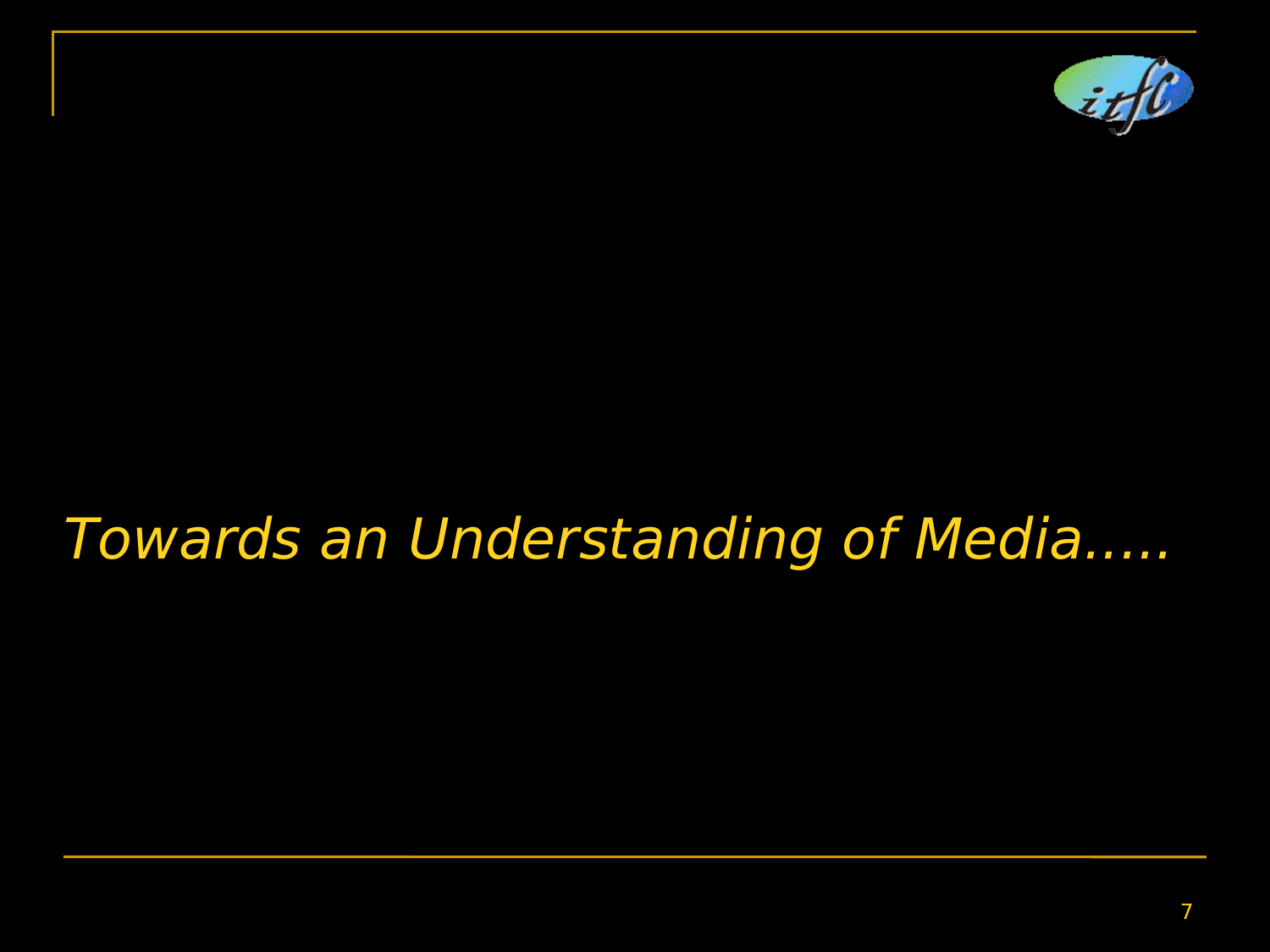

The political economy of global capitalism consists in multiplying and distributing differences for the sake of profit. It produces ever-shifting waves of genderisation and sexualisation, racialisation and naturalisation of multiple 'others'......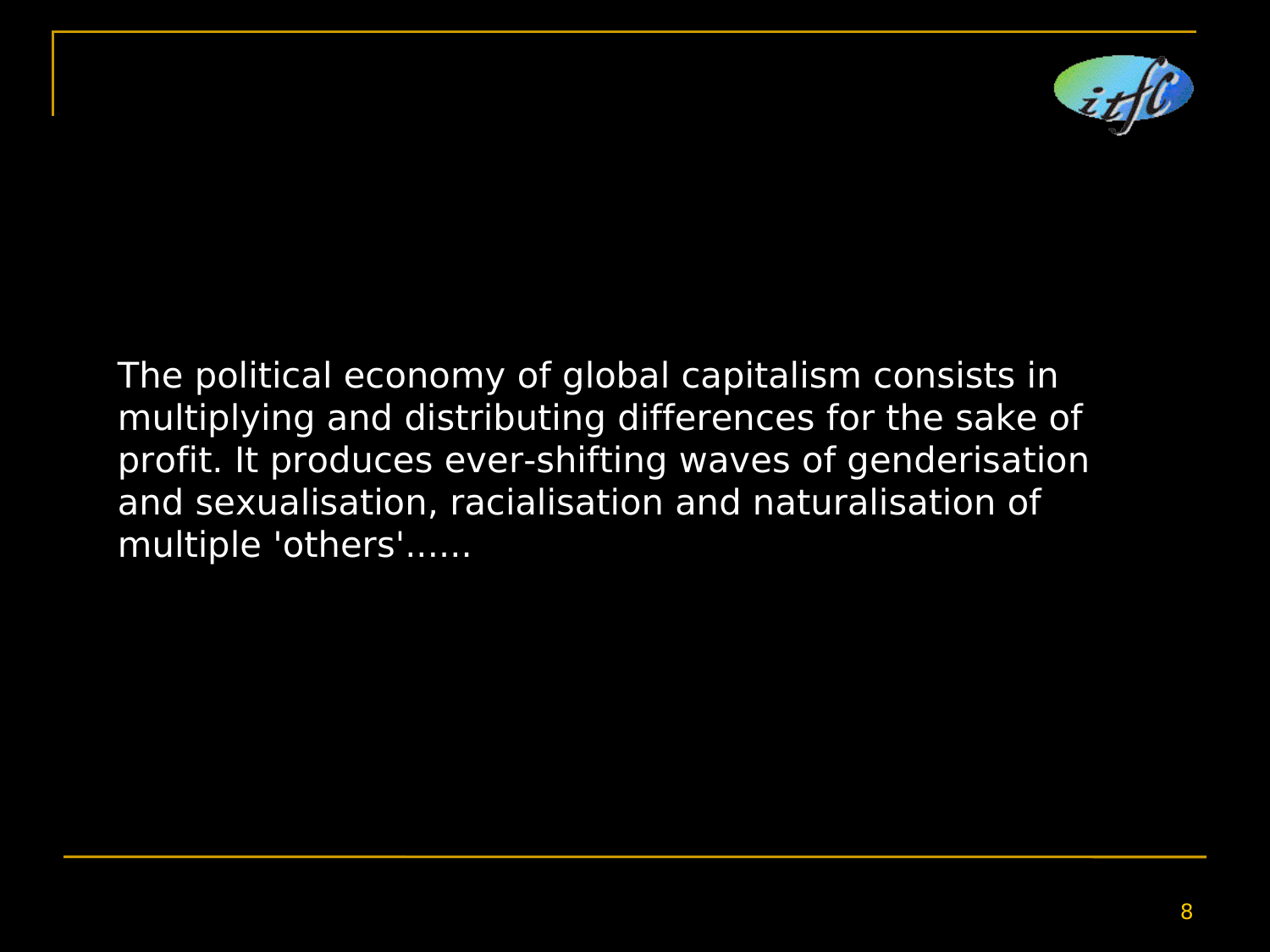

.....advanced capitalism looks like a system that promotes feminism without women, racism without races, natural laws without nature, reproduction without sex, sexuality without genders, multiculturalism without ending racism, economic growth without development, and cash flow without money. Late capitalism also produces fat-free ice creams and alcoholfree beer next to genetically modified health food, companion species alongside computer viruses, new animal and human immunity breakdowns and deficiencies, and the increased longevity of these who inhabit the advanced world. Welcome to capitalism as schizophrenia!

Rosi Braidotti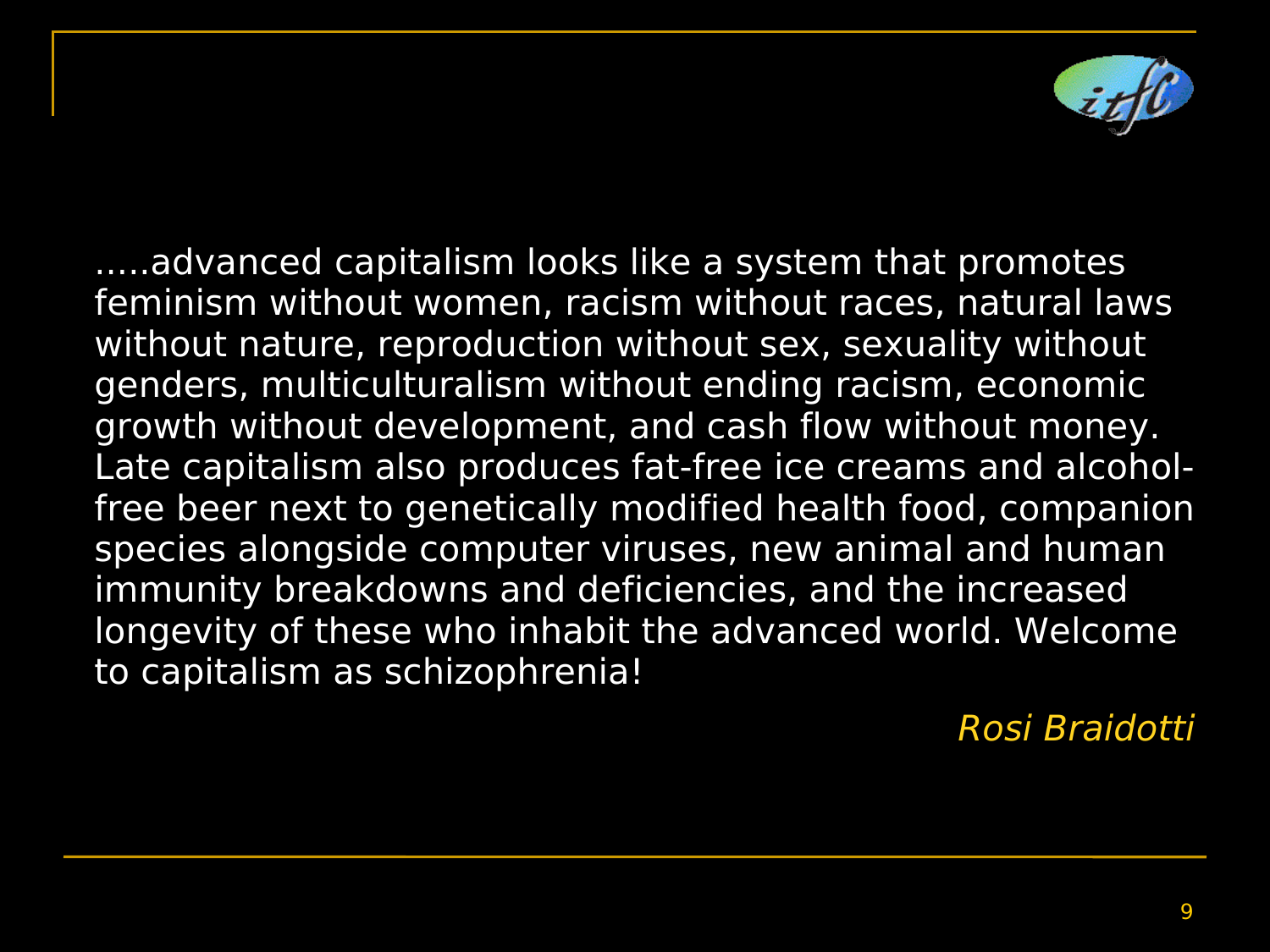

- **A paradigm beyond representation** 
	- Virtual as a site of reality (not only a tool)
	- A site of gender construction
	- Media as personhood
- **A hyper reality that is not about** representation but a discourse about naturalisation and normalisation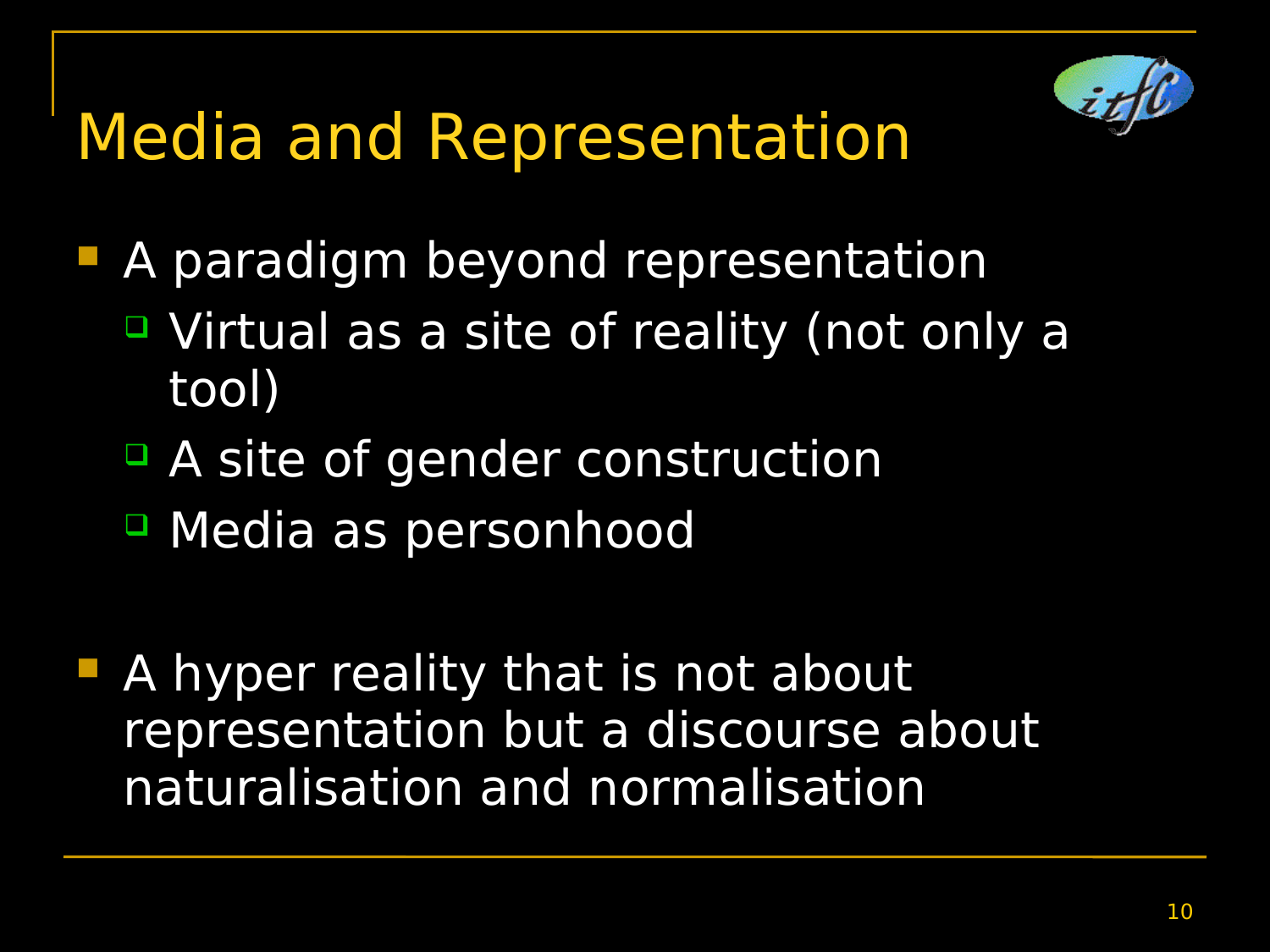- **A disappearance of the normative-political** 
	- □ Through segmentation of audiences (who are a homogenised whole as consumers)
	- Consolidation of class interest the political economy of media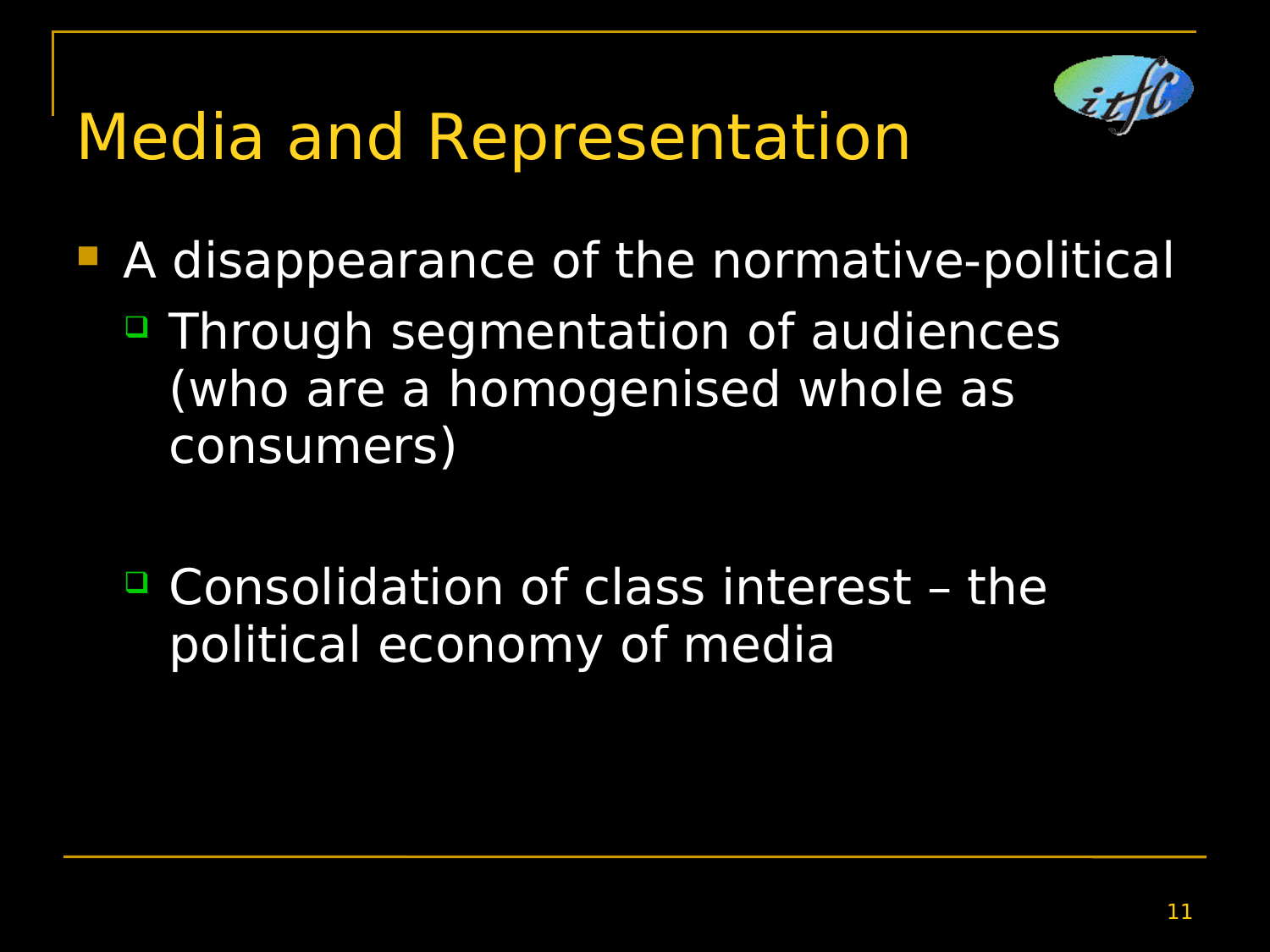- **Increased choice/ possibilities you can take** more or less the thing you want at a given time
- **Veneer of participation Reality TV or google or** facebook is the same
	- By placing the individual at the centre media promotes a version of participation that is commodified and conformist, where content democratization or plurality also means a coopted or controlled 'public'.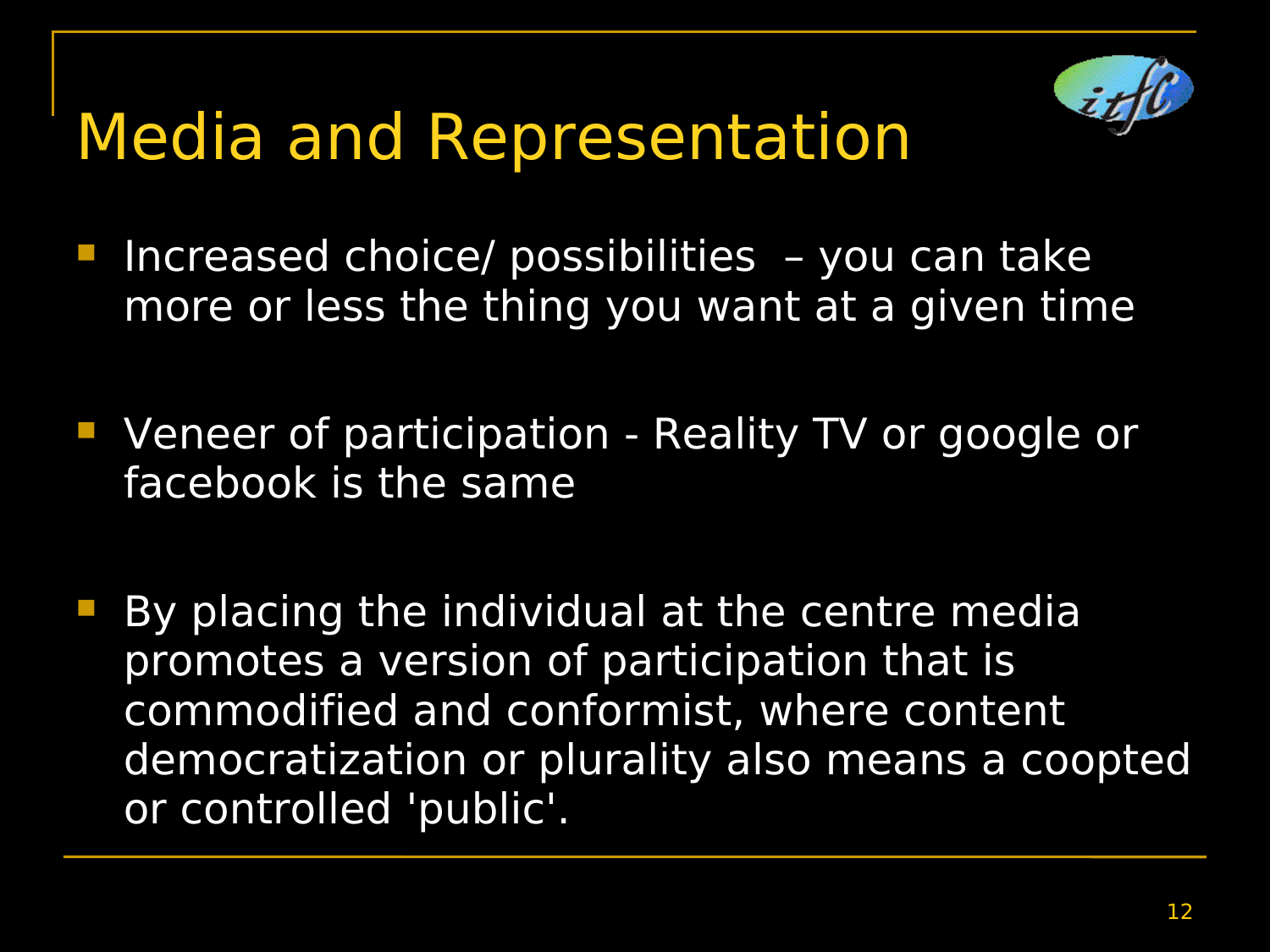

### **Media is not a moral-political force**

**Society as a collective – missing discourse**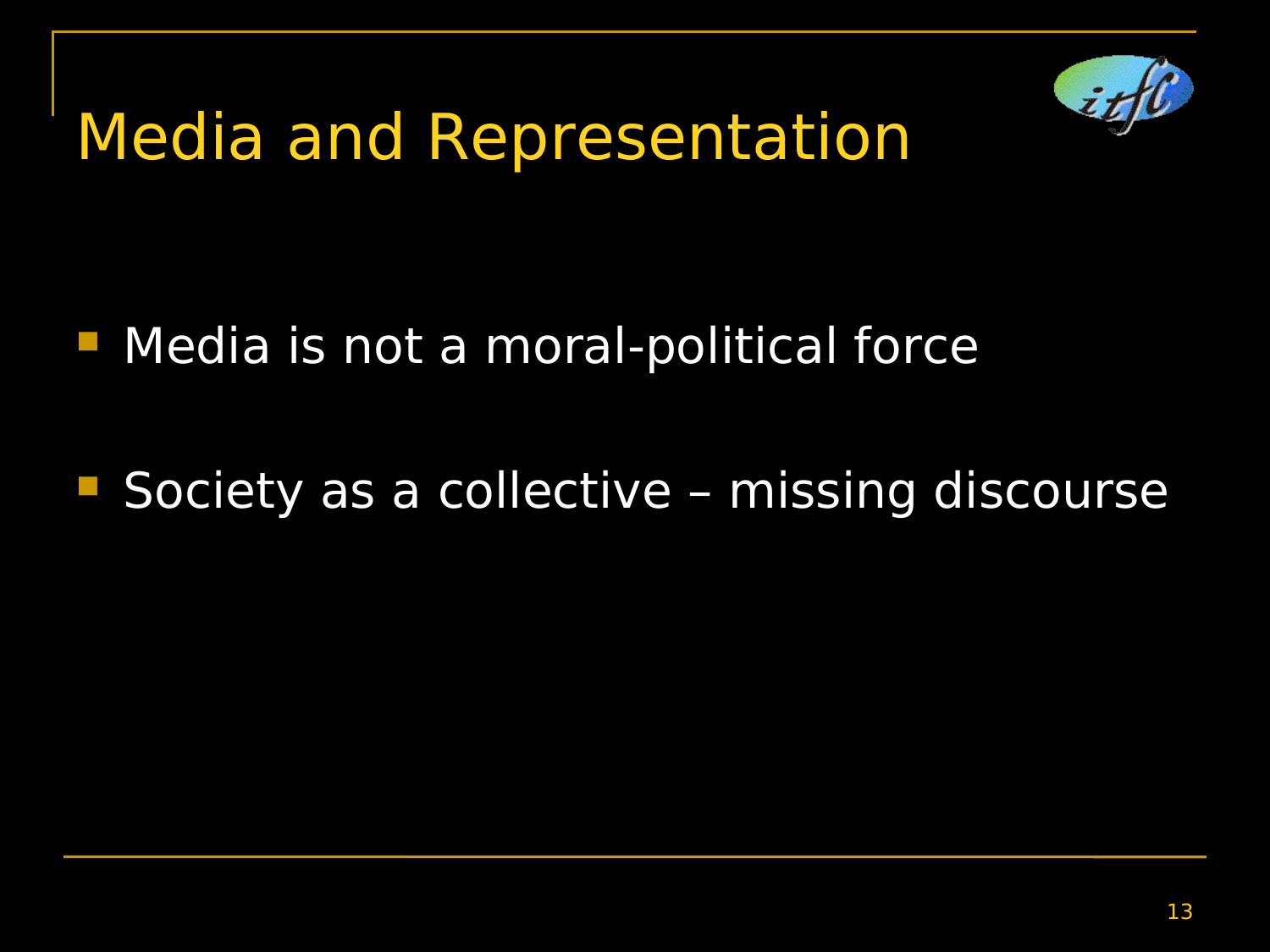### Gender and Violence



- **Normalisation of the bizarre**
- **Trivialisation of the political-normative**
- Segmentation of feminist agenda??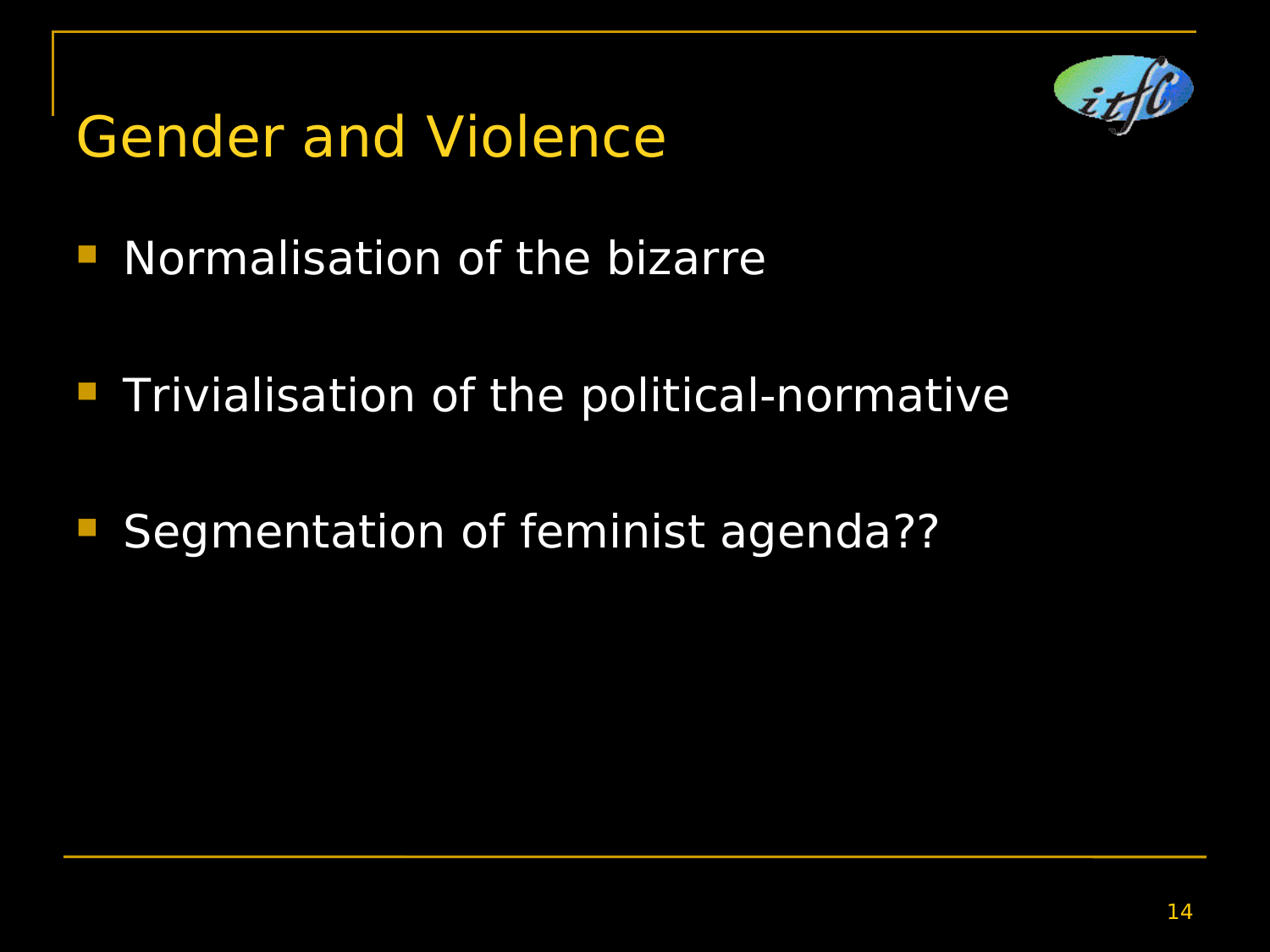# Gender and Violence



- **Under the mask of multiplicity** 
	- **Persistence of gender stereotypes and** misogynistic streaks
	- **P** Reproduction of flat images of gender, class and race
	- **Pornography not about sex but about** power!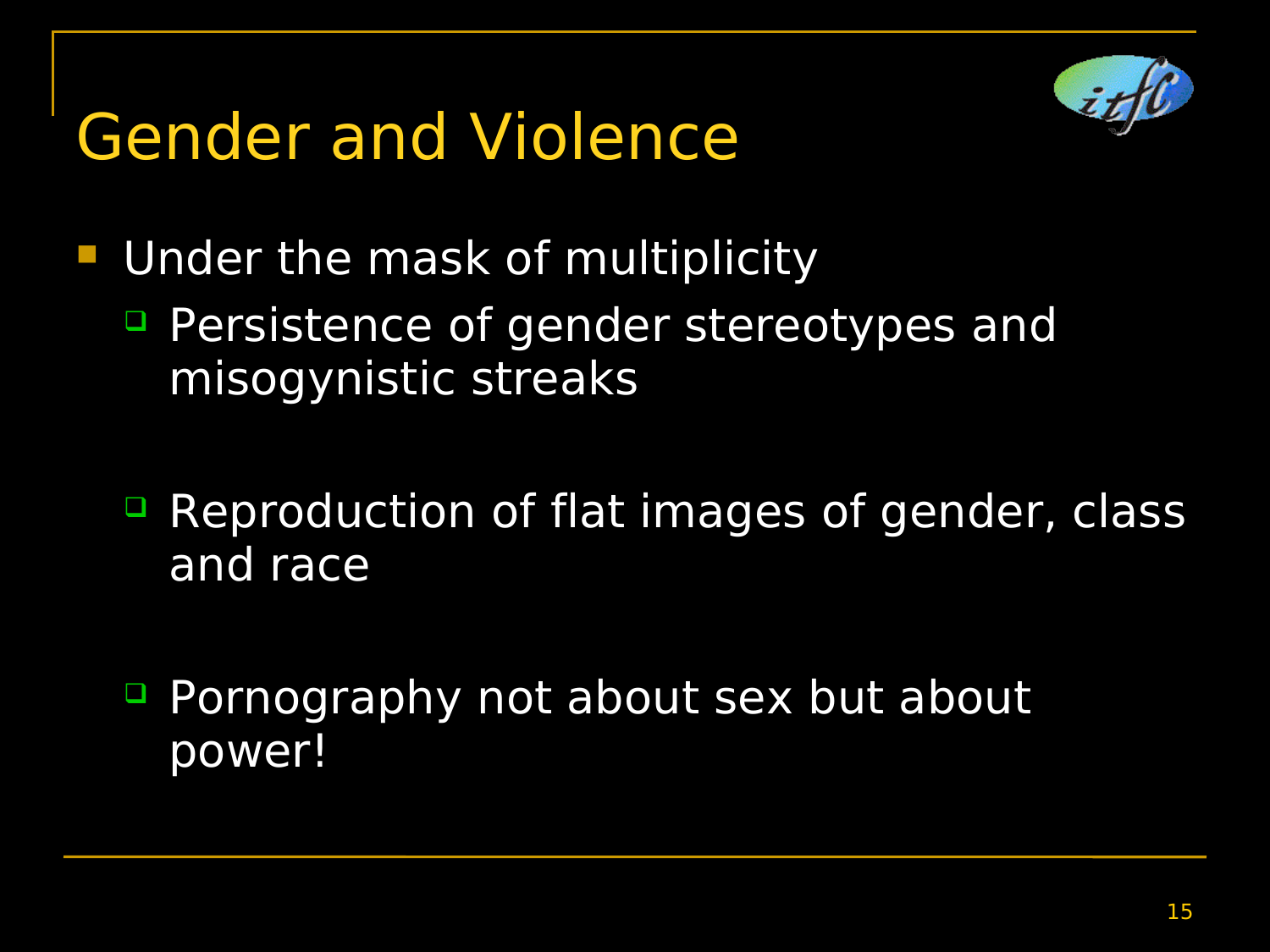

A Feminist Theory of the Public Sphere

- **Fair, Inclusive and Critical Argumentation for** Public Interest
- **Who are the sovereign powers whom public** opinion should constrain?
- **What institutional frameworks are necessary,** especially to address the transnational corporate control of the media and public sphere?